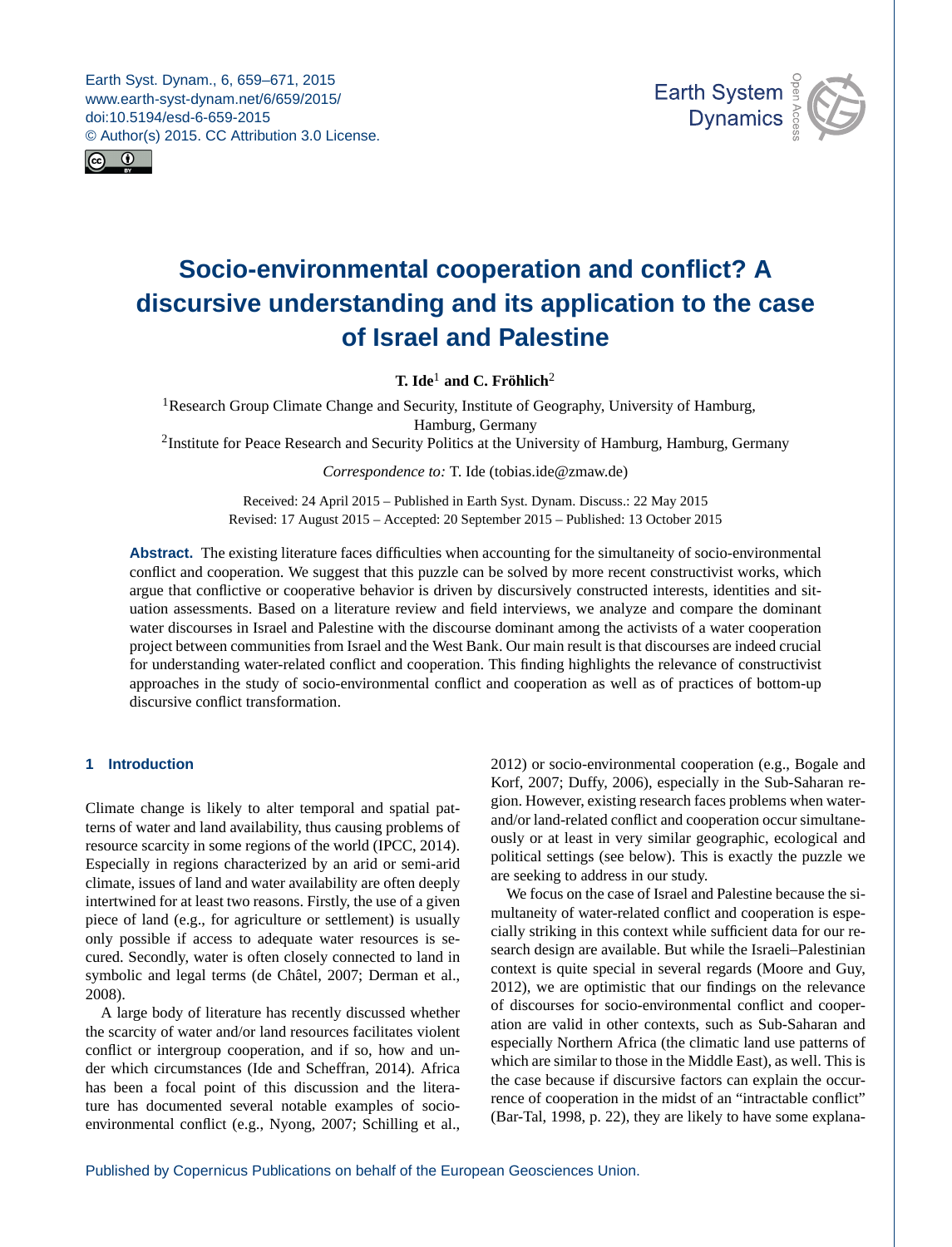tory power in less-deadlocked conflict settings, too. Our findings are also well in line with the theoretical expectations as discussed in Sect. 2.

There clearly exists a severe water conflict between Israel and Palestine, which is driven by disputes over the distribution of water from shared groundwater aquifers and the Jordan River (Zeitoun, 2008), over water pollution originating in the West Bank and Israel (Fischhendler et al., 2011), and over permissions for the construction and maintenance of water infrastructure in the Occupied Palestinian Territories (Selby, 2013). Water is one of the topics which has proven very contentious in past Israeli–Palestinian negotiations and has always been postponed to the final status talks (Lautze et al., 2005). The water conflict between the Israelis and Palestinians is embedded into and closely connected to the dynamics of the wider Israeli–Palestinian conflict which has been going on for almost a century (Moore and Guy, 2012).

However, there is also Israeli–Palestinian cooperation on water issues, especially on the scientific and civil society level. Such cooperation is remarkable within a political context that is characterized by mutual suspicion and hostility. It is part of a counter movement that has been developing since the early 1990s (Isaac and Shuval, 1994) and focusses on the cooperative potential of fair and mutually beneficial joint water management and its possible role for peacemaking and peace-building (Coskun, 2009; Kramer, 2008). This is not to say that such water cooperation is entirely unproblematic. Indeed, it is accused of marginalizing elements of the Palestinian discourse (Alatout, 2006), of de-politicizing water-related inequalities (Aggestam and Sundell-Eklund, 2014) and of privileging an artificial local vis-à-vis a more authentic "local-local" and "everyday" (Richmond, 2009, p. 325). But we believe that this form of cooperation is much more promising in overcoming "peace gaps" (Aggestam and Strömbom, 2013, p. 109) and realizing a more equitable sharing of water rights than currently dominant forms of water conflict (Harari and Roseman, 2008).

As mentioned above, the scientific literature has problems explaining such simultaneity of socio-environmental conflict and cooperation within the same setting, particularly if water cooperation is occurring under conditions of wider political conflict. One might distinguish three broad perspectives here.

The *environmental peace perspective* argues that shared environmental challenges, such as the degradation of crossborder water resources, can stimulate cooperation (Ide and Scheffran, 2014, 273–277). This is the case because environmental problems affecting several groups either provide material incentives (e.g., benefits created through coordinated water management) to engage in cooperative behavior, or because they produce a "community of sufferers" (Fritz, 1996, p. 28) with a higher level of empathy and solidarity towards each other (Conca and Dabelko, 2002). However, the environmental peace perspective cannot explain why shared water problems have not facilitated the termination of the Israeli–Palestinian water conflict and more intense water cooperation on the inter-state level.

The *environmental conflict perspective* claims that the scarcity of renewable resources, such as water, increases the risk for (violent) conflict between social groups (Homer-Dixon, 1999). This is especially so if the relations between the respective groups are characterized by pre-existing political or cultural tensions, unequal access to the resources in question and/or the socio-political marginalization of one group (Barnett and Adger, 2007; Deligiannis, 2012). This is certainly the case for water relations between Israel and Palestine. But the environmental conflict perspective cannot explain why actors from both countries still engage in waterrelated cooperation. One might argue that this cooperation largely takes place between NGOs or academic actors, which face fewer constraints (e.g., from their constituencies, international partners or potential coalition partners) than elected politicians at the international parquet (Coskun, 2009). But such constraints also provide incentives towards cooperation rather than conflict, while scholars and activists often experience considerable pressures when they engage in more cooperative relationships (Alatout, 2006). Beyond this, there is still no explanation for why some scientists, local communities and NGOs in Israel and Palestine do engage in waterrelated cooperation, while most do not.

The *parallel perspective* highlights that water cooperation and water conflict often take place simultaneously (Zeitoun and Mirumachi, 2008). But in many cases, water cooperation only exists on a rather superficial level and tends to obscure or even perpetuate strong inequalities in power, welfare and access to water, which form the basis of (manifest or latent) water conflicts (Cascão, 2008; Funder et al., 2012). In the case of Israel and Palestine, water cooperation indeed takes place in the face of strong water-related inequalities and so far these inequalities persist (Selby, 2013). However, many scholars and activists do actively problematize such inequitable water relations and even aim to change them, although this is far from easy (Aggestam and Strömbom, 2013). The conclusion that water cooperation often exists in parallel with, and frequently obscures, water-related conflicts also leaves unexplained why some actors engage in cooperative and others in conflictive practices when they are equally powerful and similarly affected by water problems (such as the numerous Israeli and Palestinian communities along the Green Line, some of which cooperate on water while most do not).

This article takes a constructivist stance in order to explain the simultaneity of water conflict and water cooperation with a special focus on the case of Israel and Palestine. It insists that characteristics and dynamics of the earth system (Rettberg, 2010), security threats (Feitelson et al., 2012) and group identities (Ide, 2015) are important in shaping socio-environmental conflict or cooperation, but should be conceived as social constructs rather than as objective facts. More specifically, we portray the dominant water discourses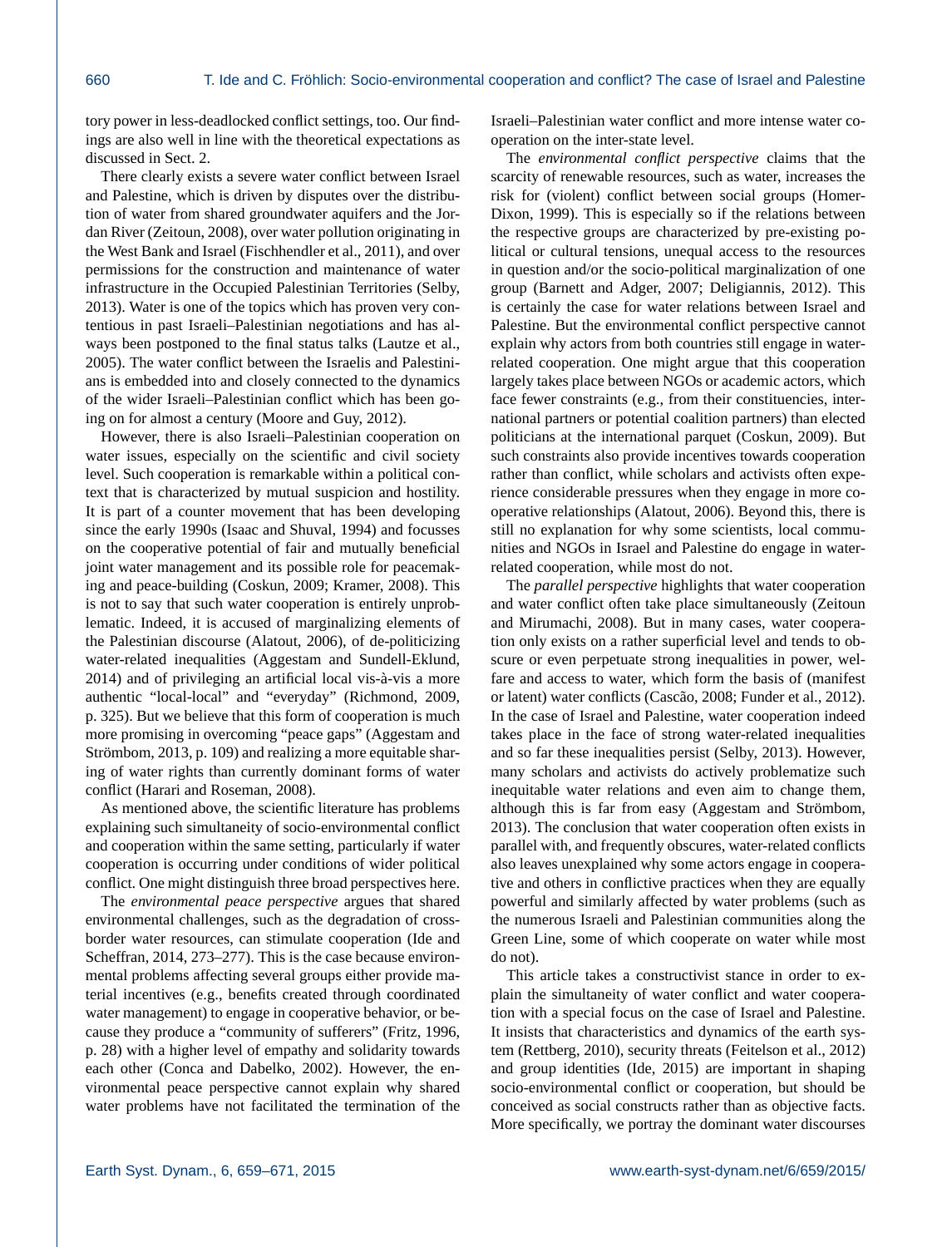in Israel and Palestine (based on a literature review) and compare them to the discourse of an Israeli–Palestinian water cooperation project, the Good Water Neighbours (GWN) project.

In doing so, we contribute to the existing literature in a threefold way. Firstly, we aim to explain the puzzle of the simultaneity of water conflict and cooperation in Israel and Palestine. This refers not only to the simultaneity of water conflict on the inter-state level and water cooperation between the GWN communities, but also refers to the apparent consensus about the perpetuation of the water conflict in Israel and Palestine and the widespread lack of cross-border water cooperation (Daoudi, 2009; Messerschmid, 2012), while GWN communities simultaneously work actively towards replacing the water conflict by water cooperation. Secondly, we contribute to a small, but growing constructivist body of literature in the study of socioenvironmental conflicts (e.g., Fröhlich, 2012; Martin, 2005; Stetter et al., 2011; Zeitoun et al., 2013). In particular, there are very few studies focusing on the discursive and/or narrative dimensions of socio-environmental cooperation (Norman, 2012), especially in the context of wider political conflicts. Thirdly, we empirically test the claims of the constructivist approach. If inter-subjective factors are important in facilitating socio-environmental conflict or cooperation, then the dominant water discourses in Israel and Palestine should be significantly more confrontational and less cooperationprone than the GWN discourse.

The article proceeds as follows: in the next section, the theoretical framework and methodology of this study are described (Sect. 2). Afterwards, we contextualize and portray the dominant water discourses in Israel and Palestine (Sect. 3) before we present the GWN discourse in greater detail (Sect. 4) and draw our conclusion (Sect. 5). Our main result is that discourses are important drivers (although not determinants) of water conflict and water cooperation. This finding needs to be more thoroughly integrated into scientific analyses of socio-environmental conflicts as well as into practices of conflict prevention, conflict transformation and peace-building.

#### **2 Theory and method of discourse analysis**

## 2.1 A discursive understanding of socio-environmental conflict and cooperation

In this article, we draw on the Sociology of Knowledge Approach to Discourse (SKAD) as developed by Reiner Keller (2011b). This framework is chosen since it combines the strengths of the Foucaultian discourse analytic approach with the insights of the sociology of knowledge in the tradition of Berger/Luckmann (Keller, 2011b). In addition, Keller (2013) provides explicit definitions for his key concepts as well as a comprehensive set of methodological tools and criteria, something which is not the case for all discourse approaches in peace and conflict studies (e.g., Milliken, 1999).

Keller (2011a, p. 48) defines "discourses as performative statement practices which constitute reality orders and also produce power effects in a conflict-ridden network of social actors." Discourses structure what is accepted as true by a given social group and what is claimed wrong or not considered at all. This also applies to the "subject positions" of social actors, which define the role and characteristics (that is, the identity) of individuals and social groups (Keller, 2011a, p. 49). As Jäger (2004, p. 158) puts it, "a discourse is the flow of social knowledge through time". This drives the conclusion that "everything we perceive, experience, sense is mediated through socially constructed and typified knowledge" (Keller, 2013, p. 61) – in other words, through discourse.

Discourses thus execute significant power effects, since they structure (but not determine) social actors' perceptions and interpretations of reality as well as the actions (or practices) emerging from these interpretations. Discourses become manifested in various concrete speech acts, texts, images and symbols, but also in non-verbal practices. These, in turn, reproduce the very discourse they are originating from. Discourses and practices are therefore mutually constitutive, implying that discourses are simultaneously dynamic (they are reproduced by and can be changed by human action) and static (they structure human action). A discourse is termed dominant if its core statements are accepted as true by a large majority of the members of a certain social group (Keller, 2011a).

This understanding of discourse and the discursive construction of reality can be connected to constructivist conflict theory. Diez et al. (2006, p. 565), for instance, write:

we observe the existence of a conflict when an actor constructs his or her [. . . ] interests in such a way that these cannot be made compatible with the [...] interest of another actor. Conflict is therefore discursively constructed.

In line with this definition, we understand every conflict as driven by mutually incompatible interests. But interests are neither primordial nor strictly rational; instead, they emerge from the perceptions and interpretations of the respective groups (Hansen, 2006; Jabri, 1996), which are constructed by dominant discourses. Two aspects are of particular relevance in this regard: collective identities, or subject positions in the terminology of Keller, and situation assessments. Identities encompass "the formal and informal rules that define group membership [. . . ], the goals that are shared by the members of a group" and relational comparisons with other identity groups (Abdelal et al., 2006, p. 696). In short, collective identities define how the respective groups understand themselves in relation to others and how they define their interests (Buckley-Zistel, 2006; Morozov and Rumelili, 2012). Thus, collective identities are integral to the onset and reproduction of conflict (Fröhlich, 2010, 38–40; Jabri, 1996, p. 5).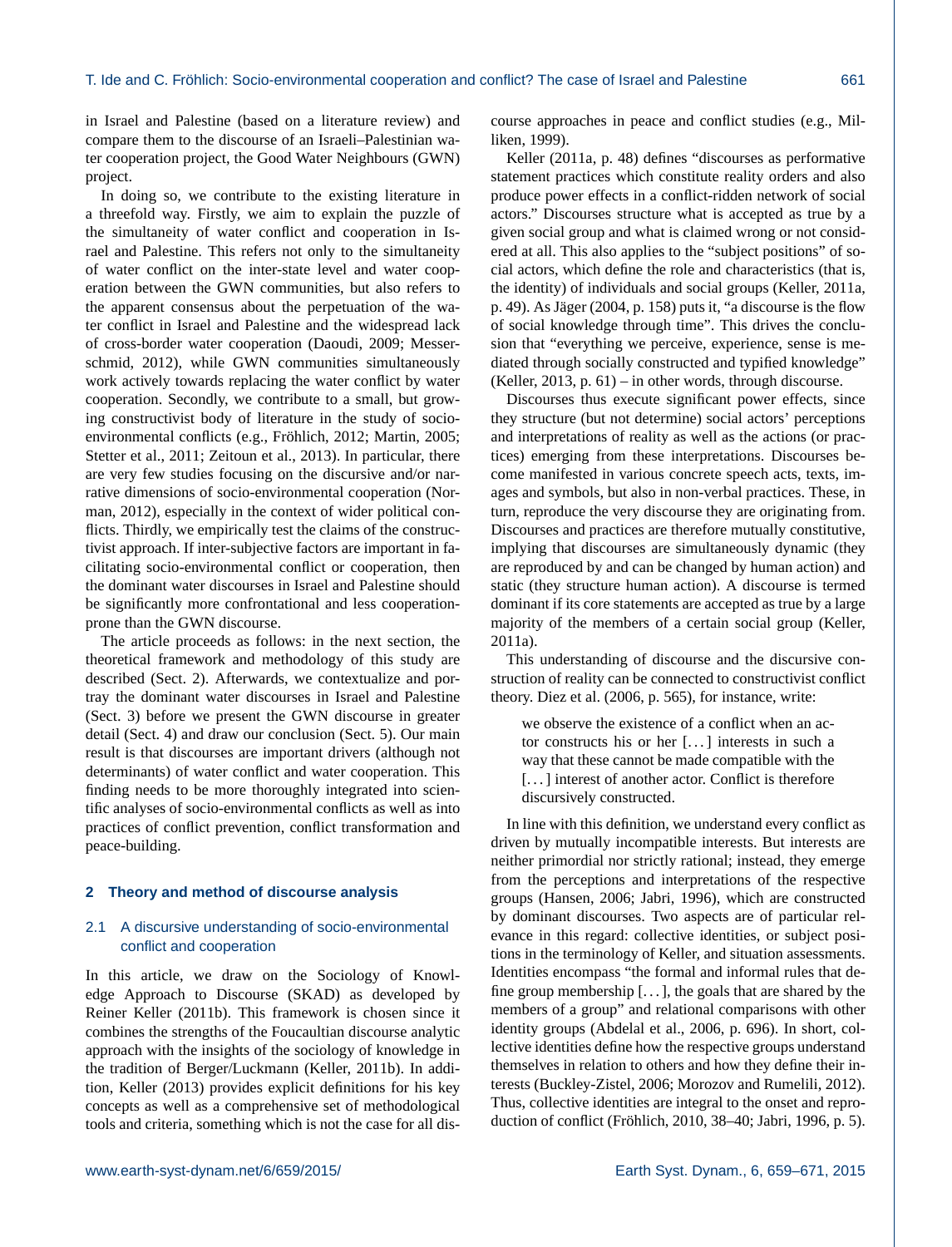Situation assessments refer to the causality assumptions and perceptions of surrounding material conditions of a (collective) actor. They have shown to be highly relevant for conflict dynamics (Han and Mylonas, 2014; Janis, 1982), especially in socio-environmental conflicts where the perceived extent, causes and solutions for environmental problems are usually disputed between the parties (Wittayapak, 2008; Zeitoun et al., 2013). Numerous studies have shown that divergent environmental perceptions of various groups cannot be resolved by supposedly objective scientific data (e.g., Otto and Leibenath, 2013; Rettberg, 2010). The concept of securitization has proven especially helpful with regard to situation assessments. A securitization exists if a valued reference object (e.g., national sovereignty) is portrayed as existentially threatened, leading to the acceptance of measures which are usually considered as inappropriate or exaggerated, such as the use of violence (Buzan et al., 1998, 21-47; Stritzel, 2007).

Cooperation exists "when one or more parties engage in jointly coordinated actions with other actors to secure shared" interests (Ravnborg et al., 2012, p. 349). As outlined above, interests are shaped by identities and situation assessments. Hence, we consider cooperation as a social continuity, since cooperative – like conflictive – behavior is enabled and shaped by dominant discourses, which evolve slowly over time (Jabri, 1996; Kaufman, 2006). The transformation of a conflictive into a cooperative relationship is possible whenever the interests of the parties involved are constructed as mutually compatible by the dominant discourses of the respective groups. This is the case when the inclusion/exclusion boundary between in-group and outgroup identities is blurred, thereby deconstructing and delegitimizing myths of unity, duty and conformity (Jabri, 1996, p. 7). Cooperation is also facilitated when groups agree in their assessment of a certain situation as a common challenge that provides potential for mutual gains, thus portraying joint problem solving as a rational course of action (Cox et al., 2010; Lejano, 2006).

## 2.2 Methodology

The dominant water discourses in Israel and Palestine were described by drawing on the extensive literature on that issue (see Sect. 3). Although it has faced criticism as well (Aggestam and Sundell-Eklund, 2014; Alatout, 2006), the Good Water Neighbours project (GWN) is considered one of the most elaborate and far-reaching water cooperation projects in the Israeli–Palestinian context (Harari and Roseman, 2008; Kramer, 2008). We thus selected it to study the discourses underpinning water cooperation. The GWN project was initiated by Friends of the Earth Middle East (FoEME) in 2001 and included 20 communities from Israel, the West Bank and the Gaza Strip<sup>1</sup> by 2013 (FoEME, 2013). The goal of the project is the conservation and improvement of local, cross-border water resources and the increasing of mutual trust and understanding between people from both societies (Harari and Roseman, 2008). By the time of writing, cooperation in water resource management has not been achieved by any of the Israeli–Palestinian community pairs due to administrative obstacles and a lack of political support. However, common activities on issues as diverse as water-related education and awareness raising, the development of crossborder conservation areas, the initiation of water infrastructure projects benefiting both sides, and the prevention of construction works in ecologically and hydrologically sensitive areas have been undertaken (FoEME, 2013; Kramer, 2008).

In order to create the corpus for the discourse analysis, we first collected reports, documents and press releases available on the GWN website. In addition, we conducted 38 semi-structured interviews with 44 activists involved into the GWN project, either as professional staff, as volunteers, or as supporters from the local bureaucracy.<sup>2</sup> An almost equal number of Israeli (25) and West Bank Palestinian (19) activists from five different community-pairs and the national GWN offices in Bethlehem and Tel Aviv were interviewed. Interviewees were identified according to the snowball sampling technique, which is considered most equivalent in conflict regions characterized by mistrust and potential insecurity (Cohen and Arieli, 2011). In order to single out the influence of discourses, we used the diverse case technique (Gerring, 2007, 89–99) when selecting the five community-pairs. We conducted interviews in communities with great differences in location, size, population structure, history, political affiliation and economic structure. If the same or similar discourses can be detected in cooperating communities which differ considerably with regard to geographical and socio-economic factors, it is likely that cooperation-prone discourses rather than other factors can explain the existence of cooperative relationships (Gerring, 2007, 97–99). Figure 1 provides an overview of the locations and numbers of the interviews conducted. Communities represented by the same symbol are cooperating with each other (the national offices are marked by a circle).

In order to maximize compatibility with our theoretical approach, which draws strongly on SKAD, we largely followed the methodological suggestions made by Keller (2013) when

<sup>&</sup>lt;sup>1</sup> Several communities from Jordan also participate in the project but the focus of this paper is on Israel and Palestine.

<sup>2</sup>All interviews were either conducted in English or in Arabic/Hebrew with the help of a translator. The translators were instructed to translate the interviews as close to the original wording as possible and to pay special attention to formulations with might have an ambiguous or metaphorical meaning. The likelihood of misinterpretations due to not conducting the interviews in the native language of the interviewees was reduced by the comparison of various interviews during the macro-analysis and by a member check of the results (see below).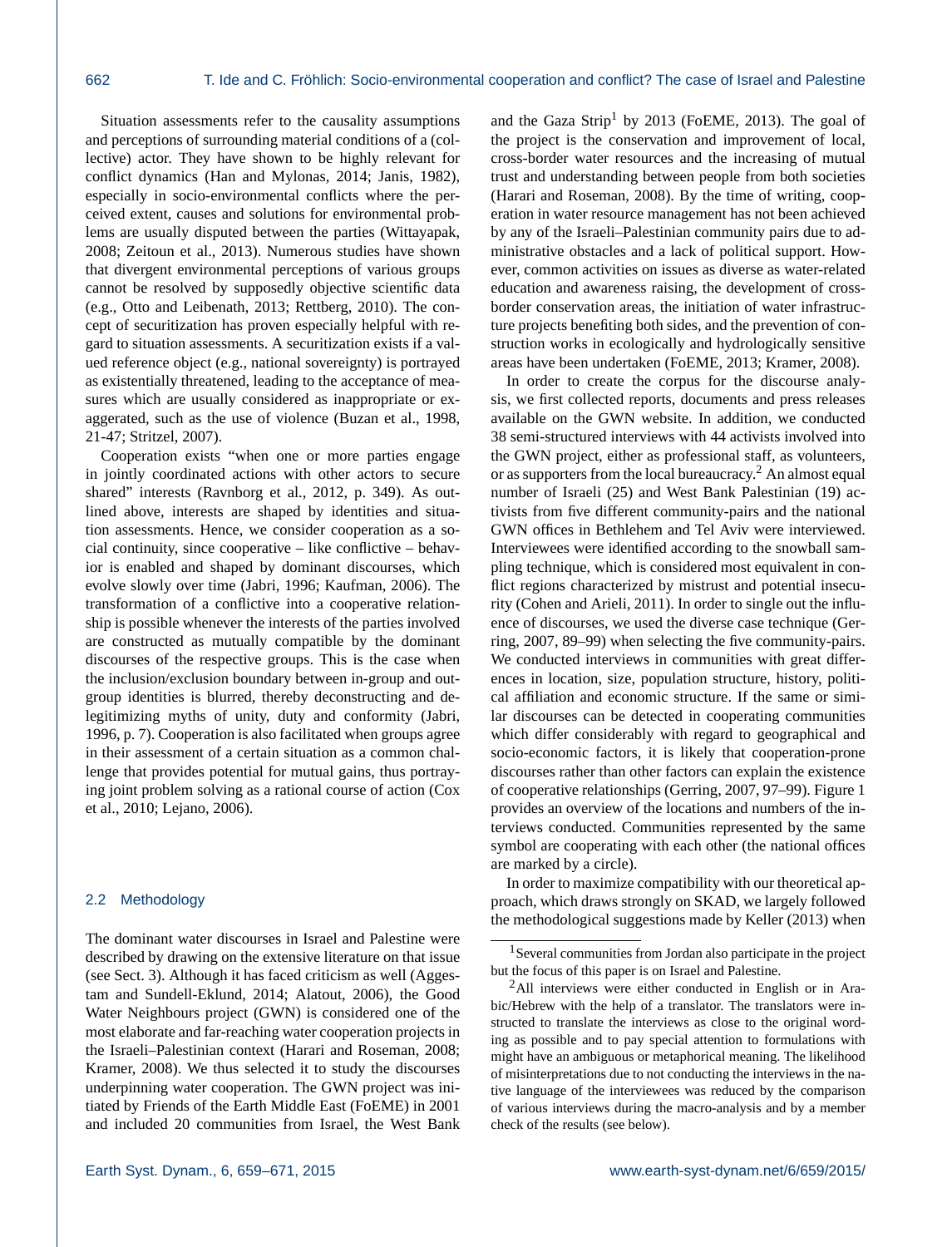

**Figure 1.** Locations of the interviews with GWN activists.

analyzing the corpus. As advised by Keller (2011b: 251- 275) and other qualitative researchers (e.g., Böhm, 2012), we combined his approach with elements of the Grounded Theory procedure (Corbin and Strauss, 2008) for the concrete empirical analysis.

We drew on Keller's (2013, 93 pp.) distinction between phases of macro-analysis, during which the corpus was examined more generally in order to get an overview on the data and formulate hypotheses and phases of micro-analysis (see also Jäger, 2004, 171–196). During the latter, selected text passages were analyzed more intensively in order to verify, falsify or modify the hypothesis developed during the macro-analysis and to create new hypotheses. Since an intense qualitative analysis of the whole corpus would have been too time-consuming, the selection of material for the micro-analyses was guided by the previous macro-analyses and by the principles of maximal and minimal contrasting. Maximal contrasting refers to the selection of text passages which are very different in order to reconstruct a discourse as completely as possible. Minimal contrasting implied the intensive analysis of several similar text passages in order to arrive at a deeper understanding of the rules which structure the production of these utterances (Keller, 2013, 129 pp.). Phases of macro- and micro-analysis alternated because the hypotheses created during the macro-analysis has to be con-

firmed (or rejected) by the micro-analysis, while for every result of the micro analysis, it was checked whether it is valid for the whole corpus.

For both the macro- and the micro-analyses, we utilized the procedures of open, axial and selective coding according to Grounded Theory (Böhm, 2012; Glaser and Strauss, 1967, 101–115). In this context, coding refers to the translation of the raw data (text passages) into more abstract concepts which can be used as building blocks for the final analysis of the discourse. Codes (e.g., water interdependence, in-group and out-group) were allocated to short passages of texts and accompanied by memos, i.e., short notices about why the specific code was distributed, which alternative interpretations could be possible, how the respective code could relate to other codes and what blind spots of the analysis might exist. At the beginning of the analysis, we kept the codes and memos flexible in order to remain open for alternative interpretations of the material (open coding). As the research proceeded, we synthesized the codes into more robust and elaborated categories (axial coding) and related them to each other in order to carve out the phenomenal structure of the GWN discourse (selective coding). According to Keller (2011b, 240–252), the phenomenal structure is a set of core dimensions which constitute the defining phenomenon of the discourse under investigation (here: water in Israel and Palestine).

Since we conducted parts of the discourse analysis before and during the field research, we were able to apply the idea of theoretical sampling (Corbin and Strauss, 2008, 143–157), that is, interview questions and document sighting priorities were adjusted to hypotheses and blind spots which emerged during the preceding (and preliminary) analysis. This allowed us to remain flexible in the face of surprising findings, an important issue given that to our knowledge, this is the first systematic analysis of the GWN discourse.

The analysis of the GWN discourse was considered saturated when several codes (or dimensions) relevant for the research question were (a) identified, (b) developed in terms of their central characteristics, and (c) related to each other (Corbin and Strauss, 2008, 148 pp.). In order to increase the validity of our study, we shared the preliminary results of the discourse analysis with our interview partners, asked them for feedback ("member check") and carefully reviewed our analysis in case of disagreement (Steinke, 2012, p. 320).

# **3 The Israeli–Palestinian water conflict and its discursive foundations**

The Israeli–Palestinian water conflict is shaped by political developments as well as by the region's geographical, climatic, hydro(geo)logical and demographic realities (Feitelson, 2013; Zeitoun, 2008). The region's climate is arid to semi-arid, with frequent droughts which are likely to increase in the future (Feitelson et al., 2012). The most important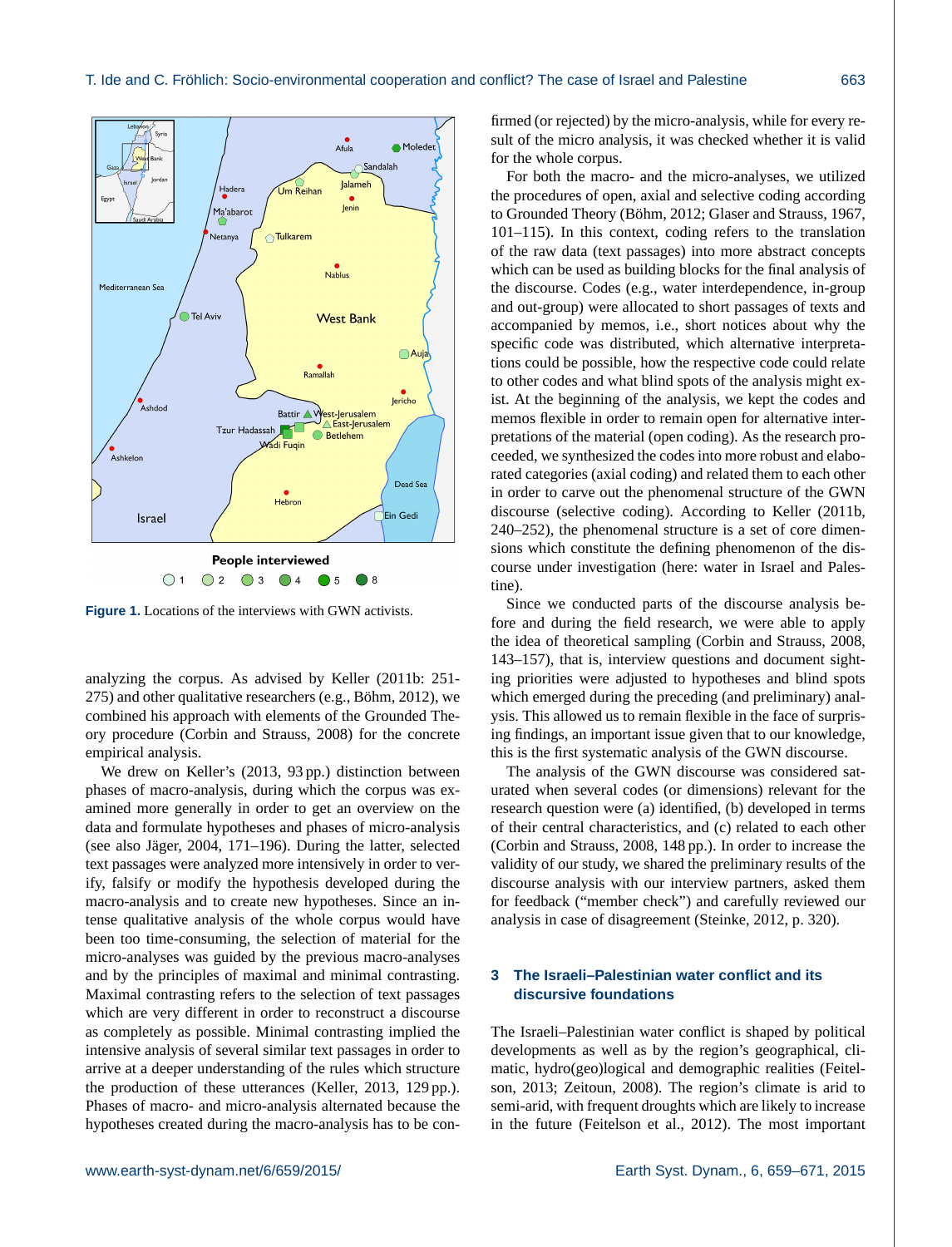freshwater sources for Israel and the Palestinian territories are the Jordan River (including the Sea of Galilee) and various aquifers. Up to today, the Palestinians have no access to the Jordan River whatsoever (Selby, 2005). The biggest subterranean water reservoirs are the coastal and the mountain aquifer with 240 and 679 million  $m<sup>3</sup>$  per year respectively (Dombrowsky, 1998, p. 94). Both are considered crucial for the water supply of Israel and Palestine, especially during the dry summer months, and are not confined to either party's territory (Zeitoun, 2008, 45–59).

Ever since the systematic Jewish immigration into Palestine began in the late 19th century, and up until the 1980s, water was of high economic and political relevance for the *yishuv* – the pre-state Jewish community in Palestine – as well as for Israel (Feitelson, 2002; Lipchin, 2007). It was one of the main outcomes of the Six Day War of 1967 that Israel brought 80 % of the regional water resources under its control. Since then, Israel withdraws much larger quantities of water from the Jordan River and the shared aquifers than the Palestinians, while the latter are entirely dependent on Israeli permissions to develop their water infrastructure (Selby, 2005; Zeitoun and Mirumachi, 2008). The Oslo talks of the 1990s established the Israeli–Palestinian Joint Water Committee (JWC), which brought very little progress in this respect and is thus strongly criticized (Selby, 2013). The dominant water discourses in Palestine and Israel have developed in the context of this stark political asymmetry.

In the discourse that is dominant in Palestine (but marginalized at the international level), the existing natural water resources are believed to be sufficient at least for a major improvement of the Palestinian standard of living (which is not to deny the general limits of water availability in the area). The Israeli control over most of the water sources, the very unequal access to water as well as Israel's capacity to veto water infrastructure projects is seen as the major cause of water availability problems in the West Bank (Alatout, 2006; Waintraub, 2009). In the Palestinian perception, the experienced water scarcity is thus entirely politically induced (Daoudi, 2009; Trottier, 1999). Israeli control over large parts of the regional water resources is considered as an existential threat to Palestinian society and hence securitized in the dominant discourse (Fröhlich, 2012).

This rather confrontational situation assessment is connected to similarly conflictive identity constructions in the dominant Palestinian discourse. Water is perceived as important primarily as an attribute of a territory that is considered rightfully Palestinian and thus crucial for a Palestinian state and identity, but has been under Israeli control since 1967. Consequentially, the Israeli out-group is at least implicitly portrayed in negative terms, since it is unwilling to grant the Palestinians the amount of water that they are not only entitled to, but also depend on to keep their standard of living and to enable at least moderate economic growth (Fröhlich, 2010; Twite, 2009). This discourse reflects a dominant mentality of siege which mirrors the Israeli mentality (see below). One manifestation thereof is the myth of the *fellah*, a Palestinian peasant who works and sustains his land even in the worst of circumstances – and needs water to do that, while access to water is denied by Israel (Fröhlich, 2012). The central characteristic of the *fellah* is perseverance (Arabic *sumud*) in the face of recurring humiliation and assault; the myth is alive until today and relates not only to those who actually work with and on the land, but also those who protect the land by simply maintaining their livelihoods in the Occupied Territories and by witnessing the Israeli occupation.

There certainly are alternative positions which challenge the dominant Palestinian water discourse (Alatout, 2006). Examples include more pragmatic voices that criticize Palestinian water management and thus acknowledge the ingroup's responsibility for the water scarcity and pollution Palestine is experiencing (Fröhlich, 2010). But the dominant discursive pattern is to construct water availability as crucial for the Palestinian identity and future state, to securitize Israeli control over the majority of the natural water resources and to blame the Israeli out-group for being solely responsible for water shortages in the Palestinian territories (Alatout, 2006; Twite, 2009; Waintraub, 2009). The Palestinian dominant water discourse is thus quite confrontational.

Just like its Palestinian counterpart, the Israeli water discourse is far from homogenous (Feitelson, 2002). However, in the dominant Israeli discourse, water is deeply interwoven with agriculture, the creation of a Jewish state/homeland and the Israeli identity. The roots of water's ideological meaning for Israel lie in political Zionism (Lipchin, 2007). The link between Zionism's main goal of a viable Jewish state on biblically promised land and water is agriculture. On the one hand, agriculture made it possible to settle and control the Jewish homeland (Feitelson, 2013). On the other hand, Jewish immigrants could, by working with the land and owning it, shed their European, Western, urban image and substitute it through a new identity: that of the *chalutz*, the pioneer, who helps to build a Jewish state and thus contributes to the redemption of the "chosen people" (Fröhlich, 2012). Thus, both settlement and agriculture aided the discursive melting of water with the "Zionist [. . . ] ethos of land, pioneer heroics, and national salvation" (Rouyer, 1996, p. 30). A sufficient water supply hence became a vital part of the Jewish–Israeli identity (Fröhlich, 2012), even if water issues (no longer) dominate public debates and media coverage (de Châtel, 2007; Feitelson, 2013).

In addition, the holocaust and the repeated threats by Arab neighbors contributed to the development of a security discourse which conceives of the Jewish state and people as inherently threatened. The discursive securitization of diverse threats developed into one of the most powerful discursive structures in the Israeli societal discourse (Fröhlich, 2010). Generally speaking, a mentality has emerged which cultivates a perpetual state of siege (Bar-Tal, 1998). The water discourse has been taken over by this securitization trend, especially in the face of intense water-related disputes be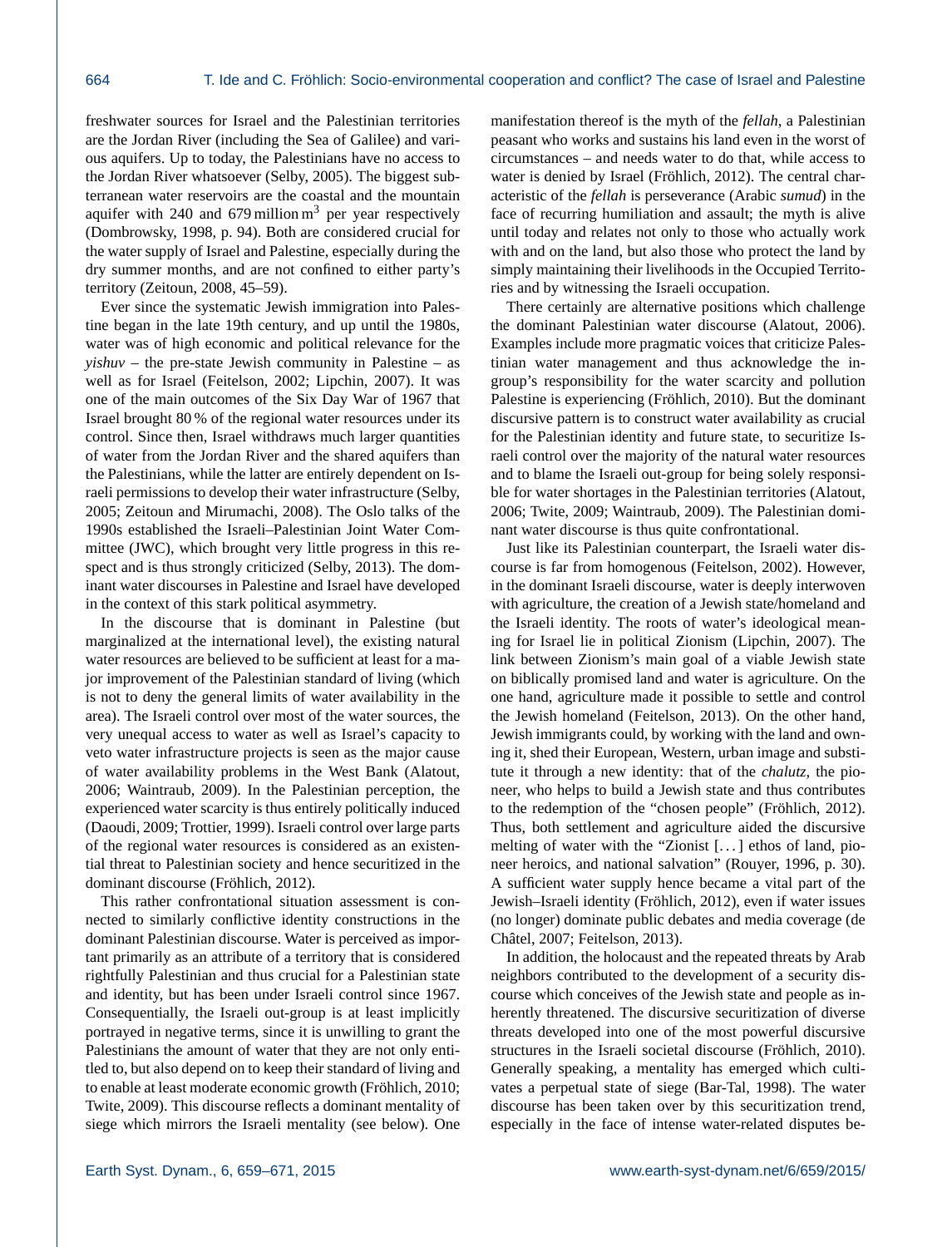tween Israel and Syria in the 1950s and 1960s (Amery, 2002). The securitization of water and its central role for the Israeli identity is complemented by a quite confrontational assessment of the water situation in the dominant Israeli discourse. The natural water resources in the Jordan basin are considered scarce and in desperate need to be developed in order to keep the current standard of living of the region's population (Fröhlich, 2012; Messerschmid, 2012).

Since the 1990s, the discourse partially shifted from water quantity to water quality issues (Fischhendler et al., 2011), while large quantities of additional water became available due to wastewater recycling and desalination (Aviram et al., 2014; Spiritos and Lipchin, 2013). Peace treaties and related water agreements were also reached with Jordan and the PLO (Zeitoun, 2008, 68–72). These developments facilitated a desecuritization of water issues, although this trend was negatively influenced by heavy droughts in the late 2000s and predictions of climate change-induced rainfall reductions in the future (Mason, 2013; Messerschmid, 2012). Attempts to achieve more tangible water equality, for instance by conferring parts of the mountain aquifer onto Palestinian control or allowing Palestinians to unilaterally implement water infrastructure projects in the West Bank, remain unsayable (Feitelson and Rosenthal, 2012; Selby, 2009) and are routinely subjected to what we call a re-securitization. Regardless of the afore-mentioned de-securitization impulses, dominant discourse structures still tie back into the much older, persistent securitizing discourse structures, which can be easily activated (Fröhlich, 2012; Messerschmid, 2012).

#### **4 The Good Water Neighbours discourse**

The GWN activists interviewed share a common discourse, although some differences between an Israeli and a Palestinian version can be detected. In this section, the GWN discourse is described along five dimensions of the phenomenal structure that emerged as particularly relevant during the analysis: relevance of water, water problems, solutions for water problems, out- and in-group images, and governments and politics. Each of these five dimensions was detected in almost all of the interviews conducted.

#### 4.1 Relevance of water

Just like the dominant water discourses in Israel and Palestine, the GWN discourse emphasizes the high importance of water. Within the dominant discourses, water is considered important due to its connections either to Zionism or to a viable Palestinian state and the *fellah* myth. These references are mutually exclusive, contradictive, and eventually confrontational. This stands in sharp contrast to the GWN discourse. Here, water is first and foremost framed as a means to sustain life in general and human life in particular:

Water is the ingredient that made possible the explosion of life on our planet, both in the sea and on land  $[\dots]$  In the desert and semidesert regions such as the Middle East, the development of water systems was crucial for the development and advancement of human culture. (Watercare, 2004,  $(-6)^3$ 

Within the Palestinian GWN discourse, water is in addition described as crucial for sustaining the concrete, often agricultural livelihoods of the people in the region. Within the Israeli GWN discourse, water is also considered an important part of a healthy and livable environment. So despite some differences, all three dimensions of the relevance of water as constructed in the GWN discourse (enabling life, securing livelihoods, raising the quality of life) are clearly non-exclusive, since they refer to (benefits for) all inhabitants of the region regardless of their political affiliation or nationality. In this respect, the GWN discourse is considerably less confrontational than the dominant discourses.

This inclusive understanding of the relevance of water is further strengthened by the diagnosis of strong water interdependence in the GWN discourse. This is especially true with regard to the mountain aquifer. An Israeli GWN activist was quite explicit about this when reporting about the benefits of establishing a sewage treatment system in the West Bethlehem region:

Because currently, this village, like all the, the other villages, they are actually polluting their own water [...] But the Israeli mayors will also want that the sewage issue will be dealt with, because Israel also drinks from that same water. So, I think all of our work, the strength of our work, we are identifying self-interest [...] And we are identifying that self-interest in a, in a manner that speaks to mutual gain. (interview, 13 May 2013, Battir)

This water interdependence is not just diagnosed for the local level, but portrayed as a general fact, at least in the Middle East. Phrases like "water [. . . ] has no border" (interview, 26 May 2013, Bethlehem) were articulated in nearly every interview conducted.

The identification of water interdependence, self-interest and mutual gains in combination with the depiction of water resources as naturally scarce and vulnerable (see below) but important for all inhabitants of the region represents a significant de-securitization move. Such argumentative support for water cooperation is largely absent in the dominant discourses of both sides, which portray water interaction largely

<sup>3</sup>Water Care is a textbook educating middle school pupils about water in the Middle East. It was not written by GWN, but is very frequently used by the project. Several authors of the Water Care textbook are affiliated with FoEME.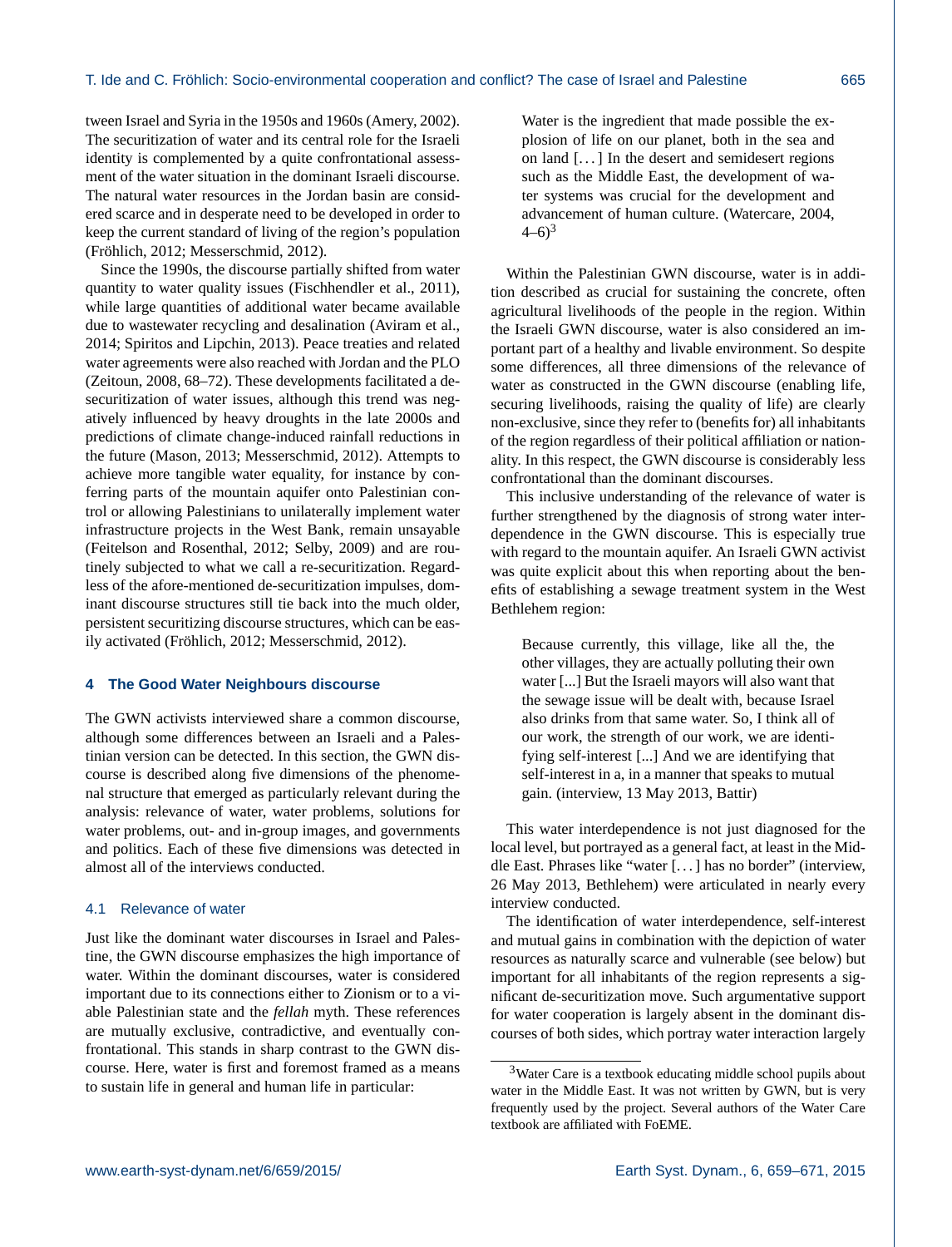as a zero-sum game<sup>4</sup>, thus denying the possibility of mutual gains.

#### 4.2 Water problems

The dominant Palestinian discourse focusses overwhelmingly on problems of water quantity, while in Israel, an essential concern about sufficient water availability is combined with growing attention to water quality issues. In the GWN discourse, issues of water quantity and quality are highlighted as well (although Israeli GWN activists tend to emphasize water quality while Palestinian activists focus more often water on quantity issues). There is an agreement that Israelis are facing no water availability problems at the moment, but are threatened by the pollution of cross-border streams and the mountain aquifer. Palestinians are portrayed by the GWN discourse as struck by the same, but more severe problems of water quality and in addition by an alarmingly low water availability. The inclusion of water quality concerns into the set of relevant issues broadens the range of topics available for cooperation, especially since it might be easier to frame interactions on water quality issues as a positive-sum game.

When it comes to the reasons for the existing water problems, the GWN discourse first refers to a bundle of geographical and demographic factors (e.g., arid climate, growing population), which is largely in line with the dominant discourses in both countries. The region's water resources are also portrayed as "highly vulnerable to pollution" (Tagar and Qumsieh, 2006, p. 3). The lack of coordination between the different parties, which would be necessary in a situation of strong water interdependence, is described as accelerating these problems. But in addition, Israeli and Palestinian GWN activists agree that Israeli policies are responsible for water problems. The insufficient water availability in the West Bank is largely described as a function of the Israeli control over water resources, the unwillingness of the Israeli government to share the water equally and Israeli restrictions on water projects in the West Bank. In the words of an Israeli GWN activist:

Then, unfortunately, we had 1967 another war. And this time, Israel occupied, or take, took over the West Bank, and occupied. And since then, Israeli had no, no intention of letting the Palestinian really survive in a proper, decent way [. . . ] To get the pump to a village, to pump water, it will be a procedure of paper work of half a year, or a year, and now the couple of years before they let you do it. (interview, 14 May 2013, Hadera)

The Israeli government is also held responsible for the water quality problems originating in the West Bank. As a Palestinian GWN activist states:

In the West Bank, yes, we have a, problems with, especially with the springs inside the villages. There is deterioration, there is the pollution, mainly because of the lack of sewage systems [. . . ] All these sanitation projects require Israeli approval. And in many cases, we have donors willing to put money, we have the budgets, but we lack the Israeli permit to proceed ahead with these projects. (interview, 13 May 2013, Battir)

However, an important difference between the Israeli and Palestinian GWN discourses exists. Palestinian GWN activists describe the natural scarcity of water and especially Israeli policies as the main sources of water problems in the West Bank. Consequentially, and in line with the dominant Palestinian discourse, the responsibility of any Palestinian group or institution for the scarcity or pollution of water in the West Bank is denied. Within the Israeli GWN discourse, by contrast, Israel is described as being better off in terms of water not only because it utilizes water resources from the West Bank, but also because of its high administrative, organizational and technological capabilities:

And the, the good thing about it, Israel, is: We always knew how to use the money. They [the first Jews migrating to Israel] were pioneers in the sense that they would not accumulate in their own pocket [...] And as a result, we managed to get our water, among other things, our water system probably one of the most developed in the world. (interview, 14 May 2013, Hadera)

It can be assumed that the shared understanding of Israeli government policies as a key determinant of water problems in the region, and especially in the West Bank, facilitates cooperation within the GWN project. However, disagreement regarding the importance of technological and administrative causes of water problems has the potential to hamper cooperation between GWN activists.

# 4.3 Solutions for water problems

When it comes to the question as to how the water problems in the region can be solved, the GWN discourse favors a solution based on two principles. Firstly, Palestinian water rights have to be acknowledged and regional water resources should be shared in a more equal way. Secondly, following the ideas of strong water interdependence, water as the object of a positive-sum game and lack of coordination as a possible source of water problems, a transnational integration of water resource management is promoted. This management is

<sup>4</sup>One might argue that recent developments in wastewater recycling and desalination facilitated a shift in the Israeli discourse towards conceiving water no longer as a zero-sum game. While such a shift is visible with regard to Israeli–Jordanian water interactions (Aviram et al., 2014), it has so far not been observed in the Israeli– Palestinian water relationship (Feitelson and Rosenthal, 2012).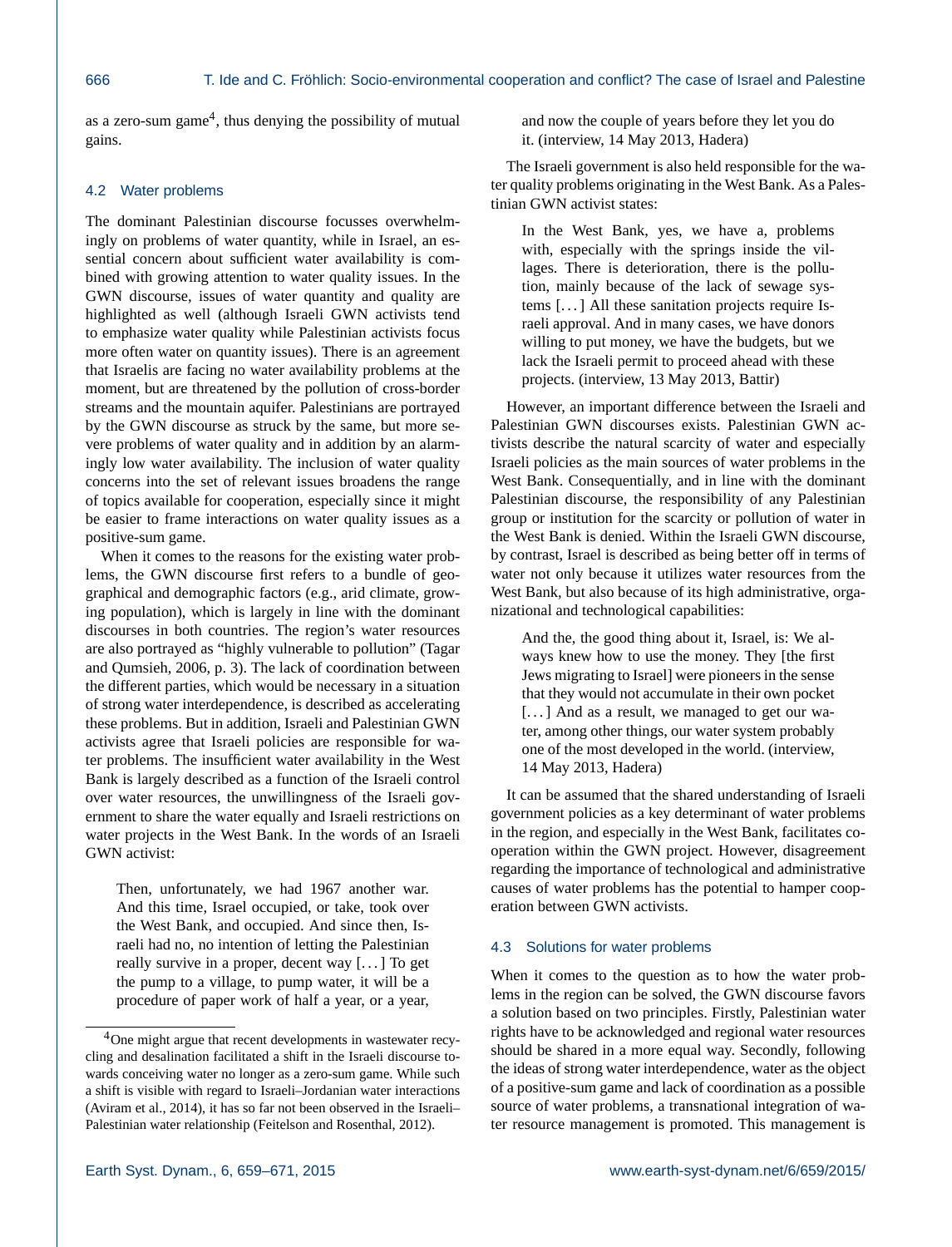envisaged to be carried out by a bi- or trilateral<sup>5</sup> water commission in which all parties would have the same rights and duties. As a contrast to the current Israeli–Palestinian JWC, the commission would be responsible for all water resources of the region, or at least for all transboundary water resources in the region:

What I look for is looking at water resources and manage water resources as a unit [. . . ] And then to manage them in this manner. That will be sustainable for anybody who is living on that resources. [...] On the other side, we have to make the governmental bodies that equal effects going to be shared and equal bodies. There is no veto right for somebody. (Interview, 9 May 2013, Bethlehem)

This desire to share water resources more fairly and to manage them as integrated as possible represents another desecuritization move and provides a positive vision supportive of cooperative behavior. It also marks a clear contrast to the dominant water discourses on both sides which clash over the recognition of Palestinian water rights and are more concerned with the allocation (and, in Israel: quality) rather than with the common management of water resources.

#### 4.4 Identities and out-group images

Within the Israeli GWN discourse, Palestinians are mostly described in positive and empathic terms. They are usually not referred to primarily as Palestinians, but as neighbors and fellow humans. Sometimes, the boundaries between both identities are even blurred symbolically, for instance when Israelis and Palestinians are said to be "all son of the earth" (interview, 2 May 2013, Tzur Hadassah). Following this logic, many of the Israeli government's measures which complicate the lives of Palestinians from the West Bank, such as the system of checkpoints, the construction of the separation barrier or the lack of permits to work in Israel, are criticized.

But Palestine is also portrayed as a place of corruption, clientelism and lack of work ethos in the Israeli GWN discourses. An example is provided by the following quote:

So, the Palestinians have a very difficult, have a very big difficulty to operate construction plant for sewage, sewage construction plant. They do not have the, the culture for this, the habit for this, they do not have the how to, to collect taxes to maintain the, the projects. And they do not have the, the motivation to do it. (interview, 5 June 2013, Israel<sup>6</sup>)

Palestine is also sometimes portrayed as an insecure place. This insecurity is attributed to political extremists who resist any kind of Israeli–Palestinian cooperation. Another aspect of the Israeli GWN discourse is the description of Palestine as an underdeveloped country:

Yah, and they are less developed economically. So, you know the, all the dealing with environmental issues is parallel to economic situation. As much as your situation is good, you, you are free to deal with the environmental things. (interview, 6 May 2013, Gilboa)

The meaning of this development frame is ambiguous. On the one hand, it constitutes another distinction ("developedunderdeveloped") which constructs Israelis as superior to Palestinians. On the other hand, it implies that the water management problems observed cannot be read as an indicator for a supposedly negative Palestinian character trait. Rather, these problems are depicted as typical for poor countries which either lack capabilities or opportunities to improve their water situation.

The Palestinian GWN discourse is characterized by a clear-cut division of the Israeli out-group. The Israeli *people* are positively described as neighbors who deserve to "live in freedom, security, peace and respect" (interview, 23 May 2013, Wadi Fuqin). Especially for the period prior to the onset of the second Intifada in 2000, relations between Israelis and Palestinians are described as tight and mutually beneficial. However, the Israeli *government* and *settlers* are portrayed as ruthless and fanatic:

There are good people in Tzur Hadassah [Israeli city] and the people of Wadi Fuqin [Palestinian village] want to be connected. They do not want to be separated [...] The people I know, I am happy and I want to work with them 100 years more [...] Netanjahu and his government are very, very difficult and they do not want peace. (interview, 22 May 2013, Wadi Fuqin)

The fact that Israel is a democracy and that the government (and its settlement policies) are elected by the majority of the Israeli people is not reflected in the Palestinian GWN discourse.

It can be concluded that the Israeli and Palestinian GWN discourses contain a predominately (but not completely) positive image of the out-group, especially compared to the respective dominant discourses in both countries (e.g., Bar-Tal, 1998; Kaufman, 2009). This largely empathic construction of the other as a neighbor, fellow human and partner is supporting the de-securitization of water issues and facilitates water cooperation.

#### 4.5 Governments and politics

As already indicated, the Israeli government is frequently criticized within the GWN discourse. Concrete allegations

<sup>5</sup>Most GWN activists advocate an integrated management of the water resources of Israel, Palestine and Jordan.

 $6$ No further information on the location of the interview are given here in order to protect the anonymity of the interviewee.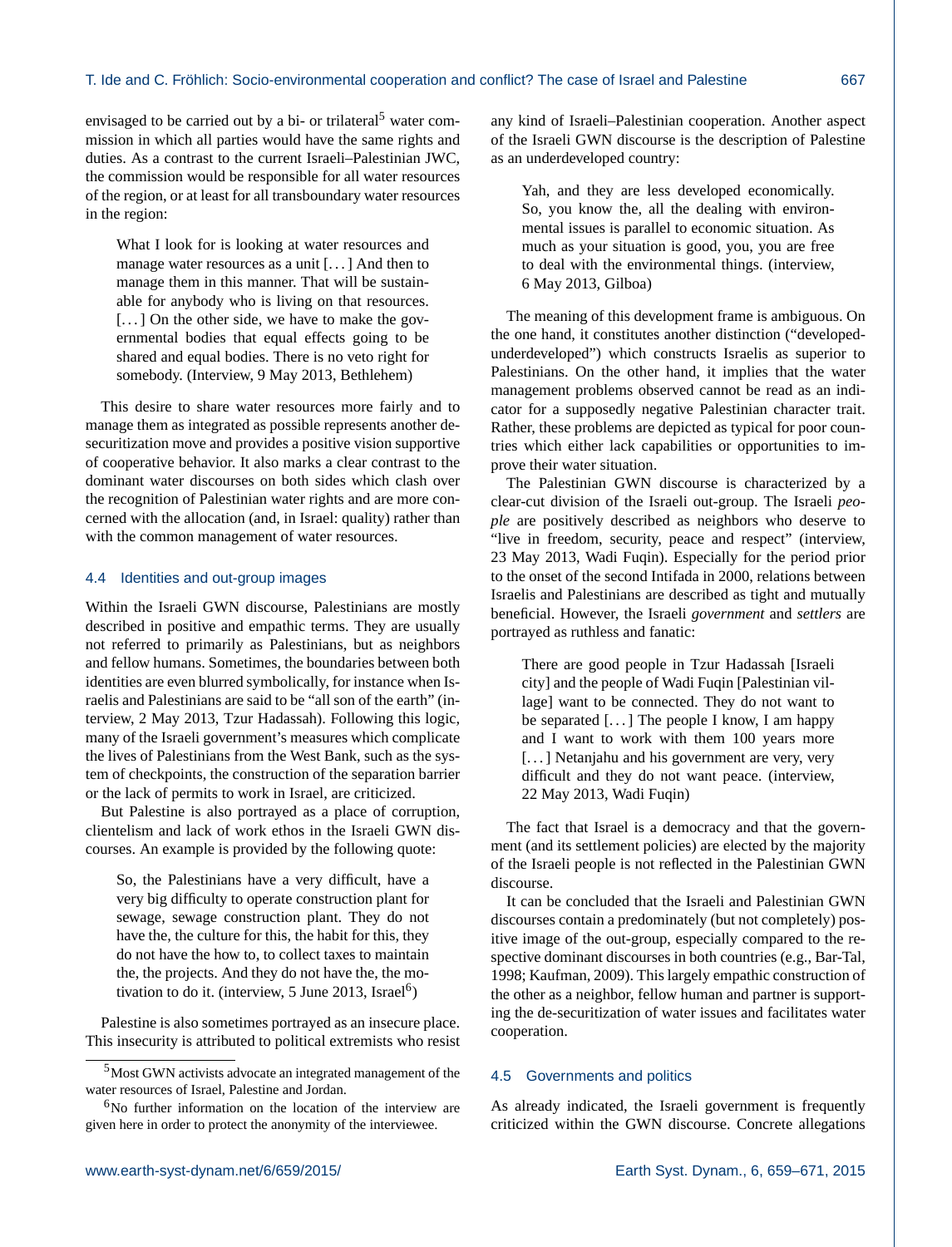include the occupation of the West Bank, the settlement policies and the construction of the separation barrier, but also the unequal distribution of water and the ignorance of water pollution problems. The construction of such a common negative facilitates the development of a shared identity within the GWN project. The Palestinian Authority, in contrast, is either described as supportive and helpful (Palestinian GWN discourse) or as lacking capabilities (Israeli GWN discourse). The absence of Palestinian critique of the Palestinian Authority represents a contrast to the Israeli GWN discourse, which also blames the Palestinian side as responsible for the water problems occurring within their territory. This is in line with the disagreement about the causes for water problems in the West Bank between Israeli and Palestinian GWN activists and the partially negative out-group images in the Israeli GWN discourse, thus representing a potential obstacle to cooperation.

Politics in general is described as a predominantly negative realm (also in Palestine, where the evaluation of the government is quite positive). According to the GWN discourse, political activities are often inspired by a top-down approach, which is less effective and ignores local realities. Related to that, politicians are described as not knowing or not even caring about the lives and thoughts of "normal" people. Rather, they are pursuing goals motivated by ideology or the interests of some particular groups. In the words of a Palestinian GWN activist:

The politicians do not know really what is going on ground. Really, they do not know [. . . ] Whether they are the small-rank or the high-rank, have lost the feelings. When they become politicians, they lose the feeling of simple or normal humanitarian, or human, humanity. (interview, 21 May 2013, Um Reihan)

It is likely that the appreciation of bottom-up approaches as well as skepticism about the established political actors' willingness and capacity to solve water problems provides a motivation for the GWN activists to engage in bottom-up cooperative problem solving.

#### **5 Conclusions**

Based on an analysis of the existing literature, we conclude that confrontational, contradictive and mutually exclusive identities and situation assessments are major drivers of the Israeli–Palestinian water conflict. This applies to the interstate level, but it also explains why many communities along the border between Israel and the West Bank abstain from cooperation over local water resources. Such cooperation is taking place in the GWN project. The GWN discourse is characterized by largely (although not completely) inclusive identities and de-securitized situation assessments which highlight the need for water cooperation and more equitable water sharing. Given the (political, historical, economic and ecological) heterogeneity of the communities analyzed, these findings provide support for the theoretical premises of the constructivist literature on socio-environmental conflict and cooperation discussed in Sects. 1 and 2.1.<sup>7</sup>

Therefore, we conclude that discourses are important facilitators of socio-environmental conflict and cooperation on the international, national and local levels. Although this claim needs further empirical testing in different contexts, there are indicators that our conclusion is valid for other cases as well. With regard to local pastoralist conflicts in East Africa, for instance, several authors highlight the relevance of (discursively constructed) precipitation perceptions and exclusive identities (Ide et al., 2014; Temesgen, 2010). In the same context, discourses emphasizing mutual gains and past collaboration facilitate cooperative adaptation to droughts (Bogale and Korf, 2007). Similarly, a partial shift from discourses of zero-sum competition and water securitization to discourses about water interdependence and benefit-sharing has proven crucial for the emergence of more cooperative interactions on the Euphrates and Tigris between Turkey, Iraq and Syria in the 2000s (Kibaroglu and Scheumann, 2013; Sümer, 2014). In the words of Lene Hansen (2006, p. 214), "'facts', 'events', and 'material factors' did not in and of themselves produce policy."

If discursively constructed identities and situation assessments are important explanatory factors for the occurrence of conflict and/or cooperation over water resources, attempts to find accepted and sustainable solutions to water conflicts should focus on those discourses, too (Buckley-Zistel, 2006). Concentrating exclusively on technical or functional water cooperation is insufficient at best and counterproductive at worst (Aggestam and Sundell-Eklund, 2014; Bichsel, 2009).

Israeli investments in wastewater recycling and seawater desalination have considerable increased the amount of water available in Israel and Palestine considerably. But this has caused no transformation of either the confrontational dominant water discourses or the inter-state water conflict so far (Aviram et al., 2014). Therefore, investing development aid or peace-building funds solely in water infrastructure projects seems unwise, especially in the West Bank, where permission for such projects is hard to achieve (Selby, 2013). Based on our research results, it seems more promising to support local initiatives which embed water infrastructure developments in broader reconciliation efforts or which engage in discursive conflict transformation (Ochs et al., 1996).

 $7$ One might argue that the respective discourses are not a facilitating factor for, but rather an outcome of cooperative behavior between the GWN communities. We regard this as unlikely because discourses structure how people essentially conceive the world (and consequentially act towards it). Moreover, they are historical phenomena that only change slowly over time. In line with this, groups are very unlikely to cooperate with world views and motivations as confrontational as the ones we have identified in the Israeli and Palestinians dominant discourses.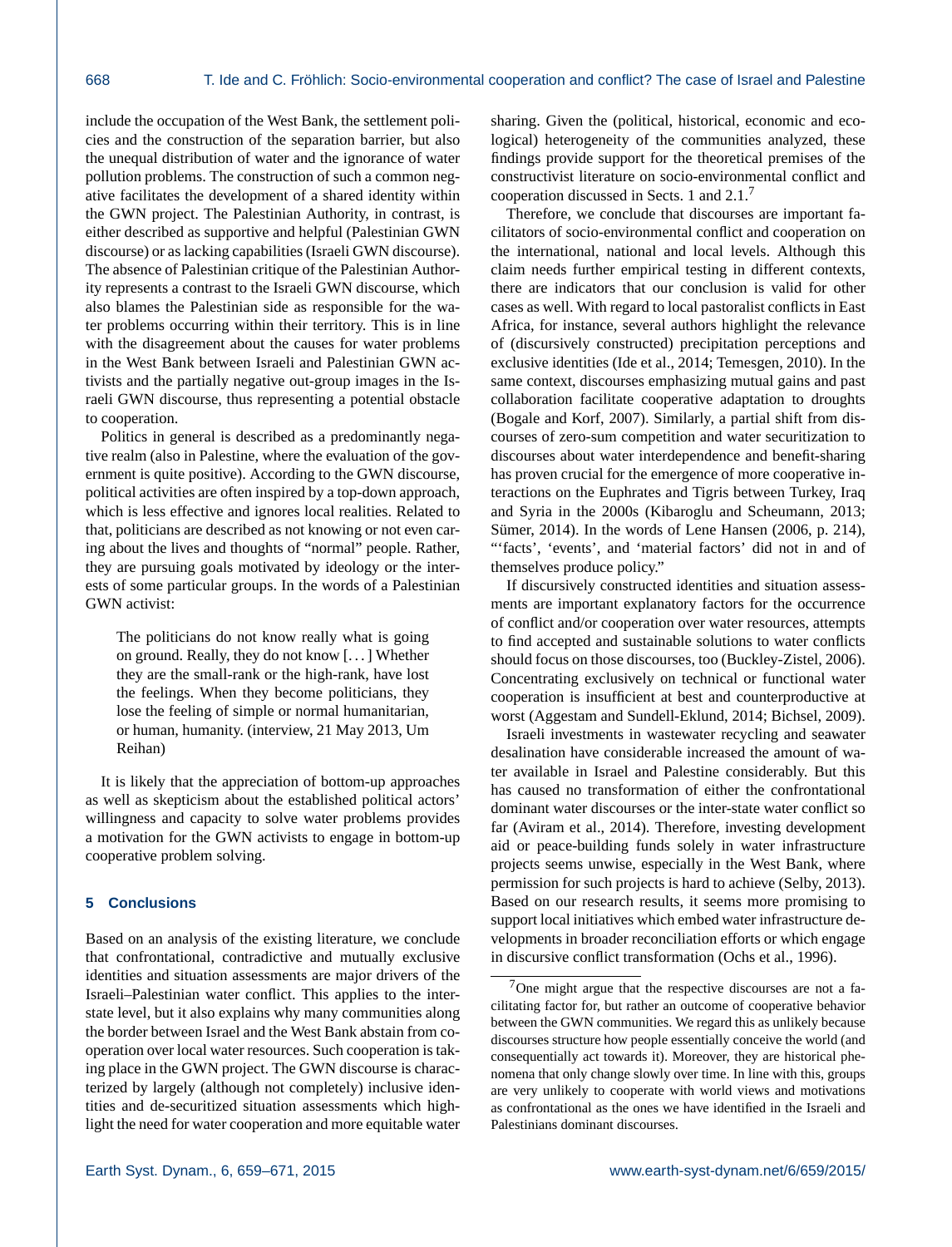#### T. Ide and C. Fröhlich: Socio-environmental cooperation and conflict? The case of Israel and Palestine 669

This resonates well with current debates which are critical of the liberal peace-building approach and its focus on external, "one size fits all" technological fixes. Scholars increasingly recommend strengthening the local (and the associated values and initiatives) in peace-building efforts (Richmond, 2009). Of course, the question about the "true" nature of the local remains (Mac Ginty and Richmond, 2013), for instance when Palestinian GWN activists report instances of (local) resistance against the project. Asked whether (s)he had encountered any skepticism about the GWN project from local people, an activist from the Palestinian village of Auja responded:

This is what we managed to overcome. Ok? Because when we started here working in Auja, they said that is, that institution is normalization. $8$  (interview, 7 June 2013, Auja)

In a nutshell, a discursive approach to socio-environmental conflict and cooperation not only yields important analytical insights; transforming confrontational attitudes and perspectives into (locally grounded) cooperative identities and situation assessments is also a promising way for promoting environmental conflict resolution and environmental peacebuilding.

**Acknowledgements.** Research for this study was funded in part by the German Environmental Foundation (DBU) and the German Science Foundation's (DFG) Cluster of Excellence Integrated Climate System Analysis and Prediction (CliSAP) (EXC177). Pina von Prozinski provided great help in designing Fig. 1. We are grateful to our interview partners who shared their time and insights with us as well as to the reviewers who provided valuable feedback. All remaining errors are our own.

Edited by: J. Link

#### **References**

- Abdelal, R., Herrera, Y., Johnston, A. I., and McDermott, R.: Identity as a variable, Perspect. Politics, 4, 695–711, 2006.
- Aggestam, K. and Strömbom, L.: Disempowerment and marginalisation of peace NGOs: exposing peace gaps in Israel and Palestine, Peacebuilding, 1, 109–124, 2013.
- Aggestam, K. and Sundell-Eklund, A.: Situating water in peacebuilding: revisiting the Middle East peace process, Water Int., 39, 10–22, 2014.
- Alatout, S.: Towards a bio-territorial conception of power: territory, population, and environmental narratives in Palestine and Israel, Polit. Geogr., 25, 601–621, 2006.
- Amery, H.: Water wars in the Middle East: a looming threat, Geograph. J., 168, 313–323, 2002.
- Aviram, R., Katz, D., and Shmueli, D.: Desalination as a gamechanger in transboundary hydro-politics, Water Policy, 16, 609– 624, 2014.
- Barnett, J. and Adger, W. N.: Climate change, human security and violent conflict, Political Geogr., 26, 639–655, 2007.
- Bar-Tal, D.: Societal beliefs in times of intractable conflict: the Israeli case, Int. J. Conflict Manage., 9, 22–50, 1998.
- Bichsel, C.: It's about more water: natural resource conflicts in Central Asia, in: Environmental peacebuilding: managing natural resource conflicts in a changing world, edited by: Péclard, D., Swisspeace, Bern, 32–40, 2009.
- Bogale, A. and Korf, B.: To share or not to share? (Non-)Violence, scarcity and resource access in Somali Region, Ethiopia, J. Develop. Stud., 43, 743–765, 2007.
- Böhm, A.: Theoretisches Codieren: Textanalyse in der Grounded Theory, in: Qualitative Forschung: ein Handbuch, edited by: Flick, U., von Kardorff, E., and Steinke, I., Rowohlt, Reinbek, 475–485, 2012.
- Buckley-Zistel, S.: In-between war and peace: identities, boundaries, and change after violent conflict, Millenium, 35, 3–21, 2006.
- Buzan, B., Wæver, O., and de Wilde, J.: Security: a new framework for analysis, Lynne Rienner, Boulder, 1998.
- Cascão, A. E.: Ethiopia challenges to Egyptian hegemony in the Nile basin, Water Policy, 10, 13–28, 2008.
- Cohen, N. and Arieli, T.: Field research in conflict environments: methodological challenges and snowball sampling, J. Peace Res., 48, 423–435, 2011.
- Conca, K. and Dabelko, G.: The problems and possibilities of environmental peacemaking, in: Environmental peacemaking, edited by: Conca, K. and Dabelko, G., John Hopkins University Press, Baltimoore, 220–233, 2002.
- Corbin, J. and Strauss, A. L.: Basics of qualitative research: techniques and procedures for developing grounded theory, 3rd Edn., Sage, London, 2008.
- Coskun, B. B.: Cooperation on water resources as a tool for desecuritzation, Eur. J. Econ. Polit. Stud., 2, 97–115, 2009.
- Cox, M., Arnold, G., and Tomás, S. V.: A review of design principles for community-based natural resource management, Ecol. Soc., 15, 38–56, 2010.
- Daoudi, M. D.: Conceptualization and debate on environmental and human security in Palestine, in: Facing global environmental change: environment, human, energy, food, health and water security concepts, edited by: Brauch, H. G., Oswald Spring, Ú., Grin, J., Mesjasz, C., Kameri-Mbote, P., Chadha Behera, N., Courou, B., and Krummenacher, H., Springer, Berlin, Heidelberg, 873–883, 2009.
- de Châtel, F.: Perceptions of water in the Middle East, in: Water resources in the Middle East: Israeli-Palestinian water issues – from conflict to cooperation, edited by: Shuval, H. and Dweik, H., Springer, Berlin, Heidelberg, 53–60, 2007.
- Deligiannis, T.: The evolution of environment-conflict research: toward a livelihood framework, Global Environ. Polit., 12, 78–100, 2012.
- Derman, B., Odgaard, R., and Sjaastad, E. (Eds.): Conflicts over land and water in Africa, James Currey, Oxford, 2008.

<sup>8</sup>Normalization is a negative term used in Palestine. It refers to the establishment of routine political, economic and cultural relationships with Israel. These are considered inadequate in the context of the ongoing Israeli occupation of the West Bank and isolation of the Gaza Strip.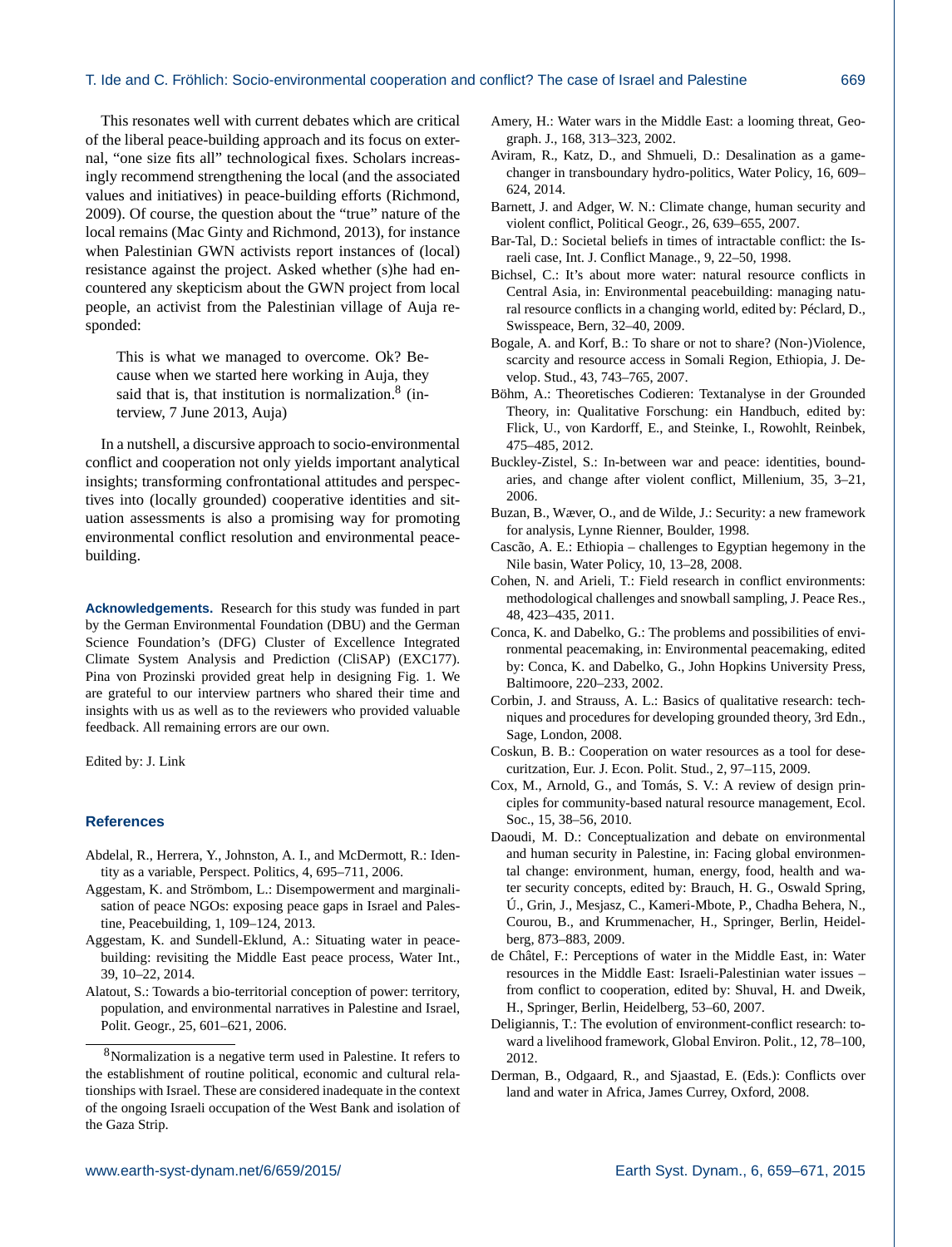- Diez, T., Stetter, S., and Albert, M.: The European Union and border conflicts: the transformative power of integration, Int. Organ., 60, 563–593, 2006.
- Dombrowsky, I.: The Jordan river basin: prospects for cooperation within the Middle East peace process?, in: Water in the Middle East: potentials for conflicts and prospects for cooperation, edited by: Scheumann, W. and Schiffler, M., Springer, Berlin, 91–112, 1998.
- Duffy, R.: The potential and pitfalls of global environmental governance: the politics of transfrontier conservation areas in Southern Africa, Political Geogr., 25, 89–112, 2006.
- Feitelson, E.: Implications of shifts in the Israeli water discourse for Israeli-Palestinian water negotiations, Political Geogr., 21, 293– 318, 2002.
- Feitelson, E.: The four eras of Israeli water policies, in: Water policy in Israel: context, issues and options, edited by: Becker, N., Springer, Berlin, 15–32, 2013.
- Feitelson, E. and Rosenthal, G.: Desalination, space and power: the ramifications of Israel's changing water geography, Geoforum, 43, 272–284, 2012.
- Feitelson, E., Tamimi, A., and Rosenthal, G.: Climate change and security in the Israeli-Palestinian context, J. Peace Res., 49, 241– 257, 2012.
- Fischhendler, I., Dinar, S., and Katz, D.: The politics of unilateral environmentalism: conflict over water-management along the Israeli-Palestinian border, Global Environ. Polit., 11, 36–61, 2011.
- FoEME: Community based problem solving on water issues: crossborder "priority initiatives" of the Good Water Neighbours project, FoEME, Amman, Bethlehem, Tel Aviv, 2013.
- Fritz, C. E.: Disasters and mental health: therapeutic principles drawn from disaster studies, Disaster Research Center, Newark, 1996.
- Fröhlich, C.: Der israelisch-palästinensische Wasserkonflikt: diskursanalytische Betrachtungen, VS-Verlag, Wiesbaden, 2010.
- Fröhlich, C.: Security and discourse: the Israeli-Palestinian water conflict, Conflict, Secur. Develop., 12, 123–148, 2012.
- Funder, M., Bustamante, R., Cossio, V., Huong, P. T. M., van Koppen, B., Mweemba, C., Nyambe, I., Phuong, L. T. T., and Skielboe, T.: Strategies of the poorest in local water conflict and cooperation: evidence from Vietnam, Bolivia and Zambia, Water Alternat., 5, 20–36, 2012.
- Gerring, J.: Case study research: principles and practices, Cambridge University Press, New York, 2007.
- Glaser, B. G. and Strauss, A. L.: The discovery of grounded theory: strategies for qualitative research, Aldine de Gruyter, New York, 1967.
- Han, E. and Mylonas, H.: Interstate relations, perceptions, and power balance: explaining China's policies toward ethnic groups, 1949–1965, Secur. Stud., 23, 148–181, 2014.
- Hansen, L.: Security as a practice: discourse analysis and the Bosnian war, Routledge, London, 2006.
- Harari, N. and Roseman, J.: Environmental peacebuilding, theory and practice: a case study of the Good Water Neighbours project and in depth analysis of the Wadi Fukin/Tzur Hadassah communities, FoEME, Amman, Bethlehem, Tel Aviv, 2008.
- Homer-Dixon, T.: Environmental scarcity and violence, Princeton University Press, Princeton, 1999.
- Ide, T.: Why do conflicts over scarce renewable resources turn violent? A qualitative comparative analysis, Global Environ. Change, 33, 61–70, 2015.
- Ide, T. and Scheffran, J.: On climate, conflict and cumulation: suggestions for integrative cumulation of knowledge in the research on climate change and violent conflict, Global Change Peace Secur., 26, 263–279, 2014.
- Ide, T., Schilling, J., Link, J. S. A., Scheffran, J., Ngaruiya, G., and Weinzierl, T.: On exposure, vulnerability and violence: spatial distribution of risk factors for climate change and violent conflict across Kenya and Uganda, Political Geogr., 43, 68–81, 2014.
- IPCC: Climate change 2014: impacts, adaptation, and vulnerability, IPCC, Geneva, 2014.
- Isaac, J. and Shuval, H. (Eds.): Water and peace in the Middle East, Elsevier, Amsterdam, 1994.
- Jabri, V.: Discourses on violence: conflict analysis reconsidered, Manchester University Press, Manchester, 1996.
- Jäger, S.: Kritische Diskursanalyse: eine Einführung, Unrast-Verlag, Münster, 2004.
- Janis, I.: Groupthink: psychological studies of policy decisions and fiascoes, 2nd Edn., Houghton Mifflin, Boston, 1982.
- Kaufman, S.: Symbolic politics or rational choice? Testing theories of extreme ethnic violence, Int. Secur., 30, 45–86, 2006.
- Kaufman, S.: Narratives and symbols in violent mobilization: the Palestinian-Israeli case, Secur. Stud., 18, 400–434, 2009.
- Keller, R.: The sociology of knowledge approach to discourse (SKAD), Human Stud., 34, 43–65, 2011a.
- Keller, R.: Wissenssoziologische Diskursanalyse: Grundlegung eines Forschungsprogramms, 3rd Edn., VS-Verlag, Wiesbaden, 2011b.
- Keller, R.: Doing discourse research: an introduction for social scientists, Sage, London, 2013.
- Kibaroglu, A. and Scheumann, W.: Evolution of transboundary politics in the Euphrates-Tigris river system: new perspectives and political challenges, Global Govern., 19, 279–305, 2013.
- Kramer, A.: Regional water cooperation and peacebuilding in the Middle East, Adelphi Research, Berlin, 2008.
- Lautze, J., Reeves, M., Vega, R., and Kirshen, P.: Water allocation, climate change, and sustainable Peace: the Israeli proposal, Water Int., 30, 197–209, 2005.
- Lejano, R.: Theorizing peace parks: two models of collective action, J. Peace Res., 43, 563–581, 2006.
- Lipchin, C.: Water, agriculture and zionsim: exploring the interface between policy and ideology, in: Integrated water resources management and security in the Middle East, edited by: Lipchin, C., Pallant, E., Saranga, D., and Amster, A., Springer, Dordrecht, 251–268, 2007.
- Mac Ginty, R. and Richmond, O.P.: The local turn in peace building: a critical agenda for peace, Third World Quart., 34, 763–783, 2013.
- Martin, A.: Environmental conflict between refugee and host communities, J. Peace Res., 42, 329–346, 2005.
- Mason, M.: Climate change, securitisation and the Israeli-Palestinian conflict, Geograph. J., 179, 298–308, 2013.
- Messerschmid, C.: Reality and discourses of climate change in the Israel-Palestinian conflict, in: Climate change, human security and violent conflict: challenges for societal stability, edited by: Scheffran, J., Brzoska, M., Brauch, H. G., Link, P. M., and Schilling, J., Springer, Berlin, Heidelberg, 423–459, 2012.